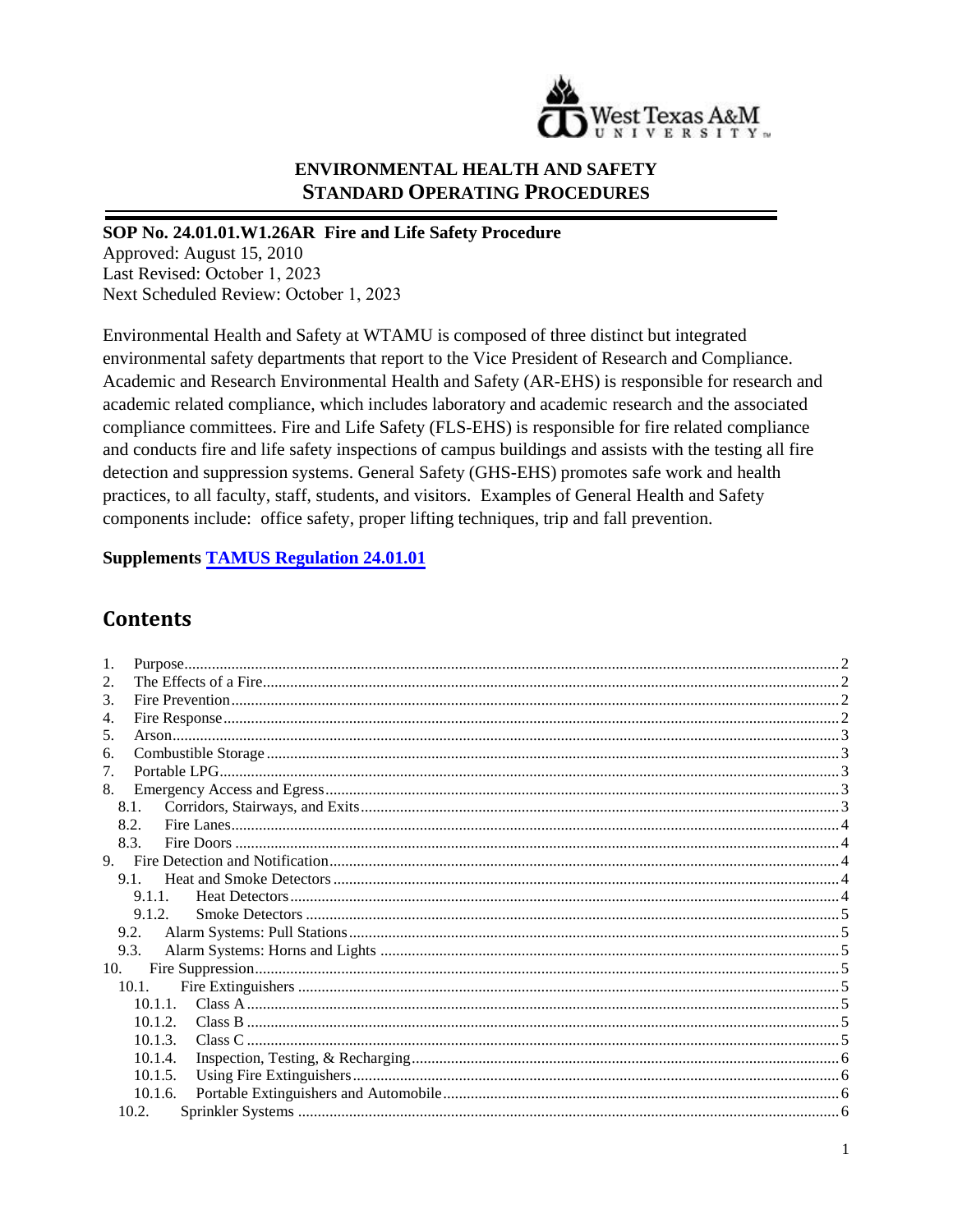### <span id="page-1-0"></span>**1. Purpose**

Fire/life safety involves numerous safety issues including fire prevention, fire suppression, and emergency evacuation/response. Fire/life safety is everyone's responsibility.

IMPORTANT: Learn how to prevent fires and respond to fires. What you learn will be invaluable.

WTAMU is committed to providing a safe environment for building occupants and emergency response personnel. WTAMU uses nationally accepted codes as guidelines for inspections, testing, and procedures.

# <span id="page-1-1"></span>**2. The Effects of a Fire**

Most fires produce an immense amount of smoke that is highly toxic. In fact, smoke is responsible for more fire fatalities than flames. A smoky fire can have the following effect on humans.

Within 30 seconds  $\rightarrow$  Disorientation Within 2 minutes  $\rightarrow$  Unconsciousness Within 3 minutes  $\rightarrow$  Death

Timing is critical during a fire. To ensure your safety, you must know how to prevent and respond to any fire emergency.

# <span id="page-1-2"></span>**3. Fire Prevention**

The greatest protection against property loss and injuries from fire is prevention. Follow these guidelines to promote fire/life safety.

- $\triangleright$  Minimize combustible storage.
- $\triangleright$  Store waste materials in suitable containers.
- $\triangleright$  Use flammable materials in well ventilated areas. Use and store flammables away from ignition sources, such as cigarettes.
- $\triangleright$  Keep equipment in good working order. Have electrical wiring and appliances inspected regularly.
- Ensure that heating units are properly safeguarded.
- Do not look for gas leaks using an open flame. Use approved gas indicators.
- $\triangleright$  Report and repair all gas leaks immediately.
- $\triangleright$  Conduct hot work in well ventilated areas.
- Test enclosed or confined spaces for flammable atmospheres.
- $\triangleright$  Use open flames carefully. Do not use open flames where flammable atmospheres may be present.

### <span id="page-1-3"></span>**4. Fire Response**

If you see a fire or smoke, or if you smell smoke, complete the following steps.

- $\triangleright$  Pull the fire pull station to begin evacuating the building.
- $\triangleright$  If you are not in immediate danger, call 911 to report the fire. Provide the operator with the following information.
	- o Building or area name.
	- o Approximate location of the fire.
	- o Size and type of fire.
	- o Your name.
- $\triangleright$  Exit the building by following posted evacuation routes. Do not use elevators during an emergency.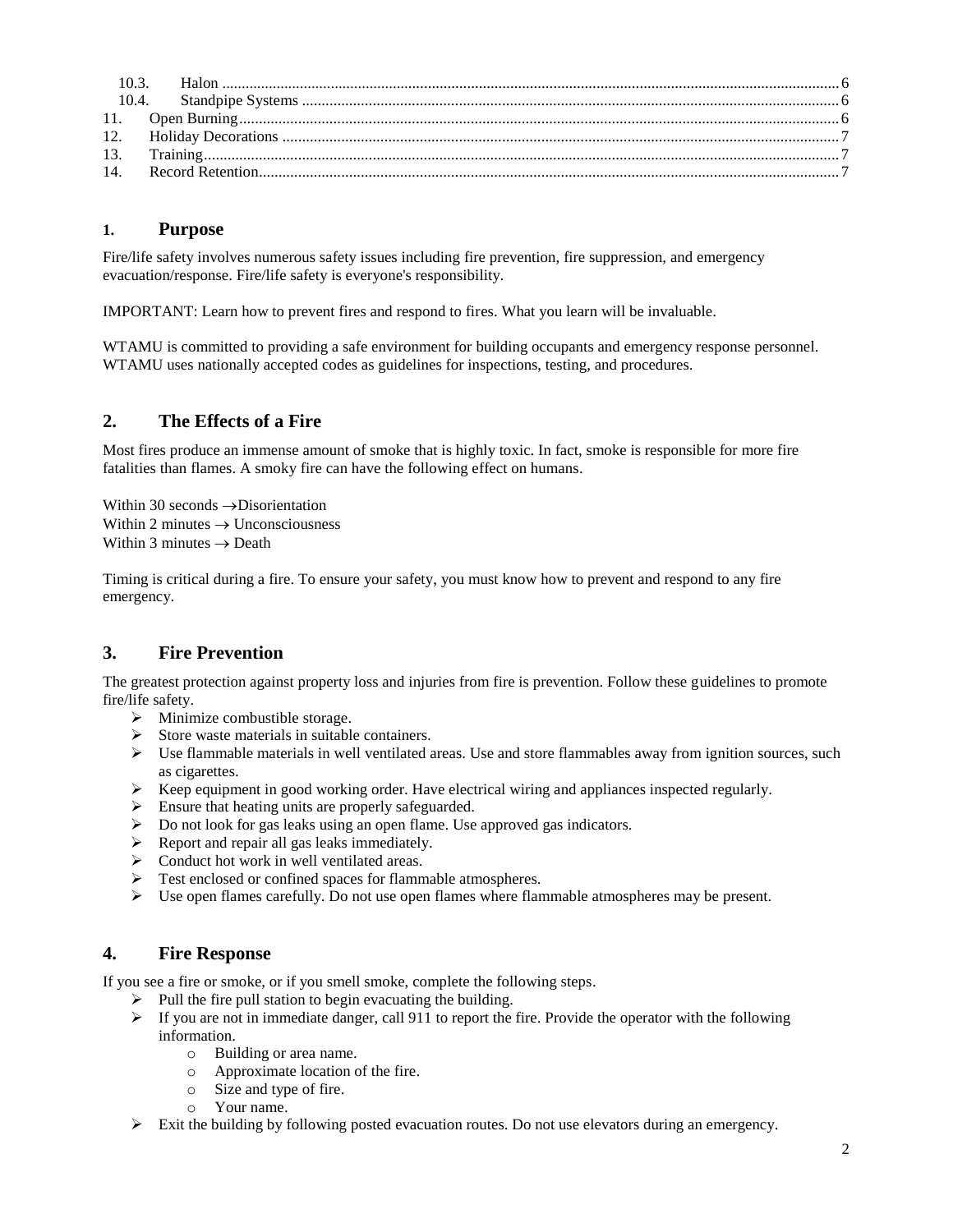$\triangleright$  During actual emergencies, building occupants must receive permission from the University Police Department, the fire department, or the Fire and Life Safety Office (FLS-EHS) before re-entering the building.

NOTE: Evacuation plans and fire drills are essential for building occupants to respond correctly to a fire alarm. Contact the FLS-EHS for more information.

### <span id="page-2-0"></span>**5. Arson**

If you suspect arson, no matter how small the incident, contact the UPD or the FLS-EHS. Do not alter the fire scene in any way, unless you are trying to extinguish a live fire. The UPD and Fire and Life Safety Office along with the State Fire Marshal's Office work together to investigate possible arson.

# <span id="page-2-1"></span>**6. Combustible Storage**

By storing excess combustible materials improperly, employees not only increase the potential for having a fire, they increase the potential severity of a fire. To reduce the hazards associated with combustible storage, follow these guidelines.

- Eliminate excess combustible materials such as paper and cardboard.
- Do not store combustible materials in hallways, stairwells, or mechanical rooms.
- $\triangleright$  When stacking combustible materials, leave at least 18 inches between the top of the stack and the ceiling.

## <span id="page-2-2"></span>**7. Portable LPG**

The Texas Railroad Commission regulates the sale and use of Liquified Petroleum Gas (LPG), including butane and propane. These regulations govern several types of LPG-powered equipment including the following.

- $\triangleright$  Forklifts
- $\triangleright$  Floor buffers
- $\triangleright$  Cooking and heating equipment
- $\blacktriangleright$  Laboratory equipment

Exhaust fumes may contain carbon monoxide which can present a health hazard. Exhaust can also create smoke which may activate a smoke detector. Take special precautions to ensure adequate ventilation when using these machines indoors. Because LPG is extremely flammable, it is a potential fire hazard. Do not store LPG near heat, flame, or other ignition sources. In addition, do not leave portable LPG containers larger than 16 oz. in a building overnight. Instead, place portable LPG containers and LPG equipment outside in a storage area that is at least 25 feet away from other buildings, combustible materials, roadways, railroads, pipelines, utility lines, and the property line. This storage area should prevent unauthorized entry and have a portable fire extinguisher within 25 feet. Refer to the WTAMU Agriculture Safety Program 24.01.01.W1.25AR for more information on LPG.

### <span id="page-2-3"></span>**8. Emergency Access and Egress**

Emergency access and egress are critical during an emergency situation such as a fire. During a fire, timing and quick response are essential to save lives and property. Effective emergency access ensures that fire trucks can reach a building in time to extinguish the fire. Unobstructed emergency egress ensures that building occupants can exit a building to safety. These definitions help clarify the concept of emergency access and egress:

*Emergency Access* - Pertinent facilities and equipment remain available and unobstructed at all times to ensure effective fire detection, evacuation, suppression, and response.

*Emergency Egress* - A continuous and unobstructed way to travel from any point in a public building to a public way. A means of egress may include horizontal and vertical travel routes, including intervening rooms, doors, hallways, corridors, passageways, balconies, ramps, stairs, enclosures, lobbies, courts, and yards.

IMPORTANT: Each location within a building must have a clear means of egress to the outside.

The following sections offer safety guidelines and procedures for maintaining emergency access and egress.

<span id="page-2-4"></span>8.1. Corridors, Stairways, and Exits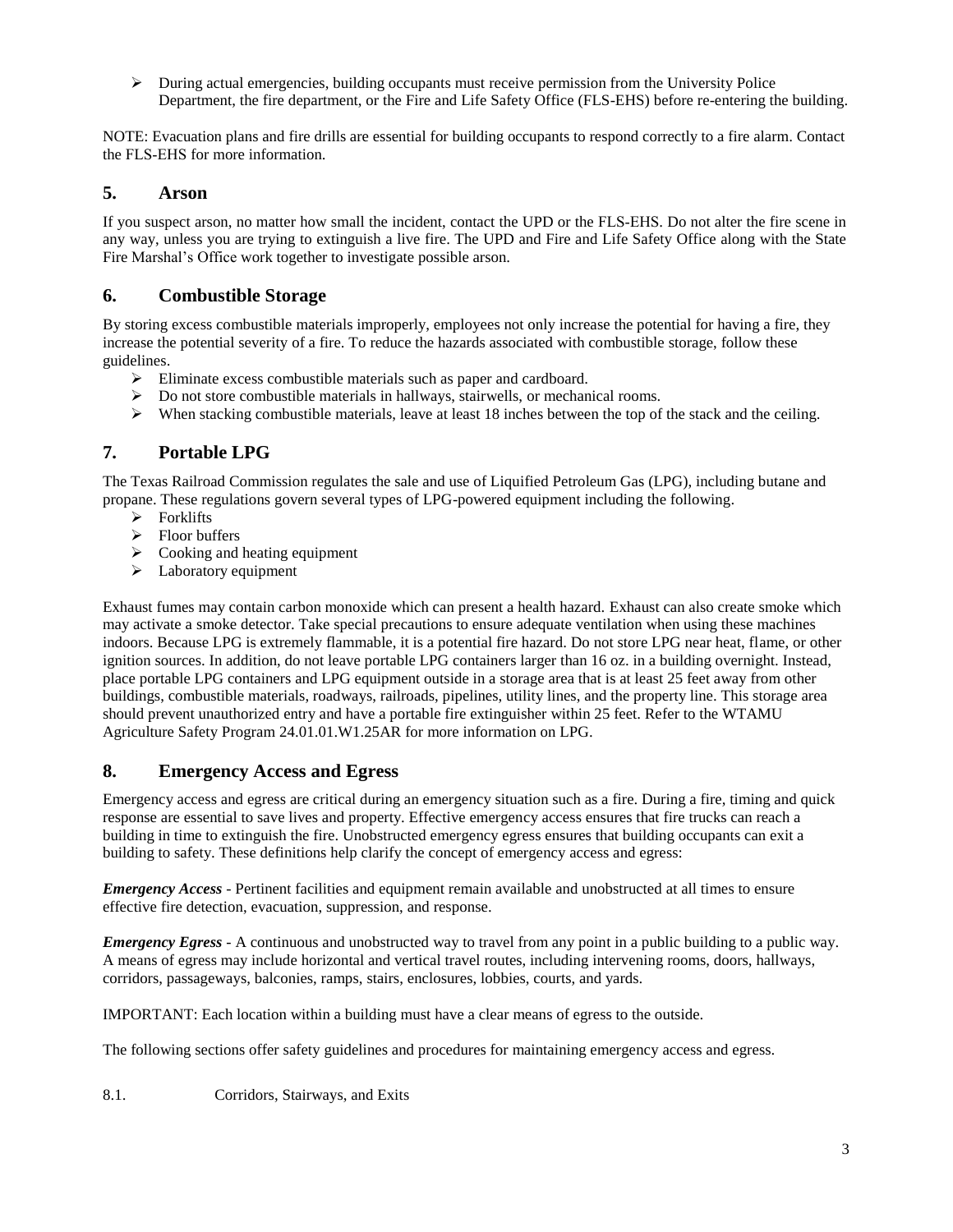An exit corridor and/or stairway is a pedestrian pathway that allows direct access to the outside of a building and/or allows access to a building entrance and subsequent pathways to the outside of a building (i.e., an exit corridor is the quickest, easiest, and most direct pathway for leaving a building). Because exit corridors or passageways are the primary means of egress during an emergency, employees must follow the safety guidelines outlined in this section.

IMPORTANT: There must be at least 44 inches clear width of unobstructed, clutter-free space in all corridors, stairways, and exits.

Follow these guidelines to promote safe evacuation in corridors, stairways, and exits.

- Exercise Reep all means of egress clean, clutter-free, and unobstructed.
- $\triangleright$  Do not place hazardous materials or equipment in areas that are used for evacuation.
- $\triangleright$  Do not use corridors or stairways for storage or office/laboratory operations. Corridors may not be used as an extension of the office or laboratory.

### <span id="page-3-0"></span>8.2. Fire Lanes

A fire lane is an area designated for emergency personnel only. It allows them to gain access to building and/or fire protection systems. Although most fire lanes on campus are clearly marked, not all fire lanes are easy to distinguish. WTAMU has a program in place to clearly mark all fire lanes.

IMPORTANT: Do not park in fire lanes or within 15 feet of fire hydrants and other fire equipment.

<span id="page-3-1"></span>8.3. Fire Doors

A fire door serves as a barrier to limit the spread of fire and restrict the movement of smoke. Unless they are held open by the automatic systems, fire doors should remain closed at all times. Do not tamper with fire doors or block them with equipment, potted plants, furniture, etc.

Fire doors are normally located in stairwells, corridors, and other areas as required by Fire Code. The door, door frame, locking mechanism, and closure are rated between 20 minutes and three hours. A fire door rating indicates how long the door assembly can withstand heat and a water hose stream. Always keep fire doors closed. If it is necessary to keep a fire door open, have a special closure installed.

IMPORTANT: Know which doors are fire doors and keep them closed to protect building occupants and exit paths from fire and smoke. Never block a fire door with a non-approved closure device such as a door stop, block of wood, or potted plant. For fire doors with approved closure devices, make sure that nothing around the door can impede the closure. Never alter a fire door or assembly in any way. Simple alterations such as changing a lock or installing a window can lessen the fire rating of the door. Doors to offices, laboratories, and classrooms help act as smoke barriers regardless of their fire rating. Keep these doors closed whenever possible.

<span id="page-3-2"></span>REMEMBER: A closed door is the best way to protect your path to safety from the spread of smoke and fire.

### **9. Fire Detection and Notification**

WTAMU uses several types of fire detection and notification systems including heat detectors, smoke detectors, pull stations, and horns and lights. The following sections discuss these components.

#### <span id="page-3-3"></span>9.1. Heat and Smoke Detectors

Fire detectors at WTAMU are monitored by an off-site third party company. Once a building alarm system is activated, the Reporting System alerts the Emergency Operator who initiates emergency response. There are two types of fire detection devices used on the WTAMU campus: heat detectors and smoke detectors. Please note the location of the detectors in your area and prevent damage and accidental activation.

#### <span id="page-3-4"></span>9.1.1. Heat Detectors

Heat detectors respond to the convected energy in hot smoke and fire gases (i.e., heat). Heat detectors are normally in laboratories, mechanical rooms, storage areas, and areas that could produce high levels of dust, steam, or other airborne particles.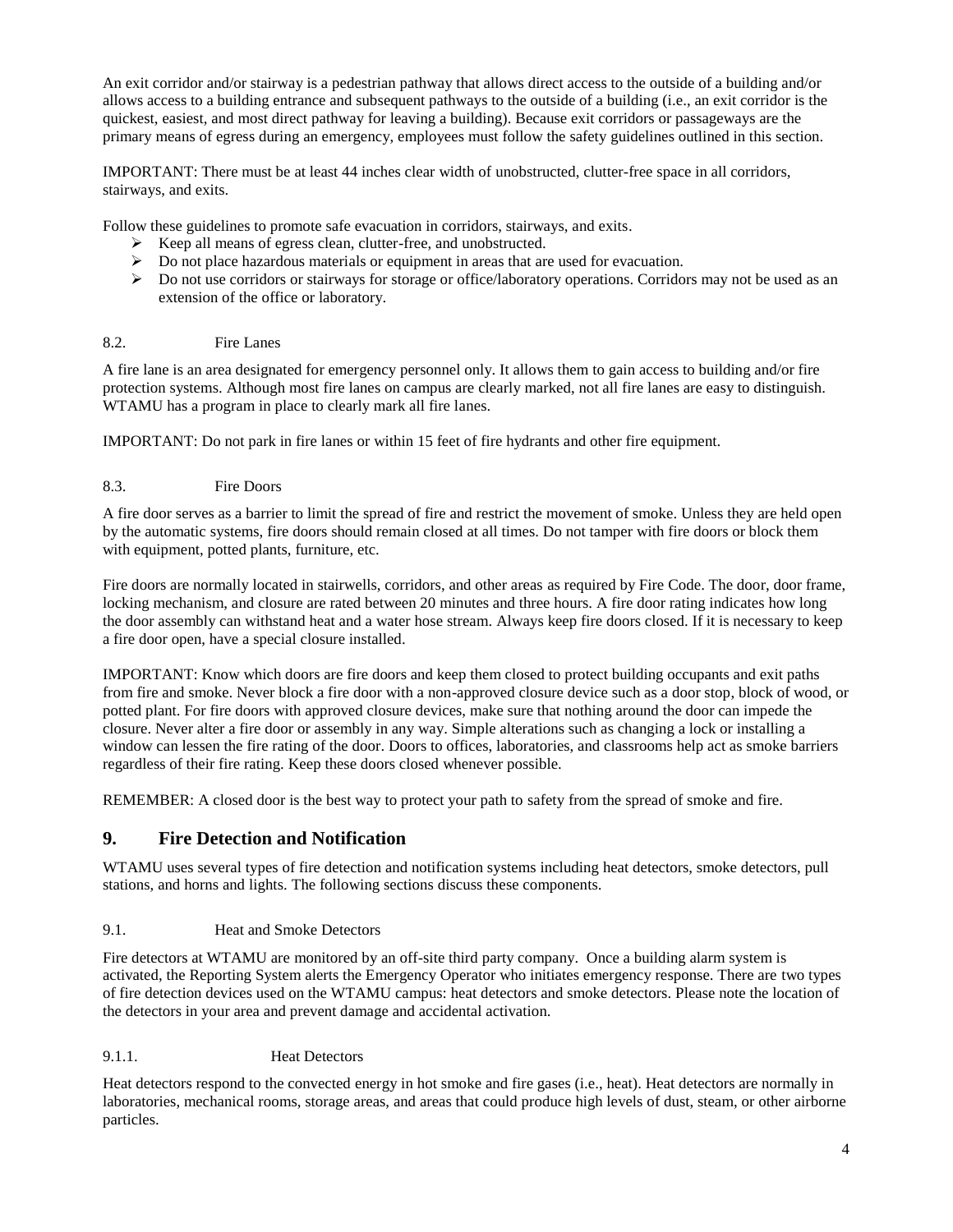#### <span id="page-4-0"></span>9.1.2. Smoke Detectors

Smoke detectors respond to the solid and liquid aerosols produced by a fire (i.e., smoke). Since smoke detectors cannot distinguish between smoke particles and other particles such as steam, building occupants must be aware of detector locations and be considerate when working around them. Smoke detectors are normally found in exit corridors, office areas, assembly areas, and residence halls. If your work produces steam, dust, or an environment that could damage or activate a detector.

### <span id="page-4-1"></span>9.2. Alarm Systems: Pull Stations

Fire alarm manual pull stations are installed to manually activate a building's alarms in addition to the automatic fire sensing devices. When pulled manually, a pull station activates the fire alarm system and notifies university personnel that an emergency exists. Pull stations are located near exit stairways and/or building exits. If you smell smoke or if you see smoke or a fire, complete these steps.

- $\triangleright$  Pull a manual pull station to evacuate the area.
- $\triangleright$  If you are not in immediate danger, call 911.

### <span id="page-4-2"></span>9.3. Alarm Systems: Horns and Lights

Emergency horns/bells and lights are located throughout University buildings with fire alarm systems. They are typically found near emergency pull stations. Do not block emergency horns or lights. Report damaged or defective horns and lights to the Fire and Life Safety Office.

### <span id="page-4-3"></span>**10. Fire Suppression**

WTAMU uses various types of fire suppression equipment including portable fire extinguishers, sprinklers, halon systems, carbon dioxide systems, and fire hose/standpipe systems. The following sections discuss each type of fire suppression equipment.

#### <span id="page-4-4"></span>10.1. Fire Extinguishers

Fires are classified according to three basic categories. Each type of fire requires special treatment to control and extinguish it. Therefore, all fire extinguishers are clearly marked to indicate the fire classes for which they are designed.

Fires are classified as indicated below.

<span id="page-4-5"></span>10.1.1. Class A

Fires involving ordinary combustibles such as wood, textiles, paper, rubber, cloth, and trash. The extinguishing agent for a Class A fire must be cool. Water and multi-purpose dry chemical fire extinguishers are ideal for use on these types of fires.

<span id="page-4-6"></span>10.1.2. Class B

Fires involving flammable or combustible liquids or gases such as solvents, gasoline, paint, lacquer, and oil. The extinguishing agent for a Class B fire must remove oxygen or stop the chemical reaction. Carbon dioxide, multipurpose dry chemical and halon fire extinguishers are ideal for use on these types of fires.

#### <span id="page-4-7"></span>10.1.3. Class C

Fire involving energized electrical equipment or appliances. The extinguishing agent for a Class C fire must be a nonconducting agent. Carbon dioxide, multi-purpose dry chemical, and halon fire extinguishers are ideal for use on these types of fires. Never use a water fire extinguisher on a Class C fire. There are numerous types of fire extinguishers; however, most extinguishers contain water, carbon dioxide, or dry chemicals. The Halon agent is no longer available for purchase. Halon has been determined to be an ozone-depleting agent. Halon fire extinguishers are safe to use; however, if used, the extinguisher will be replaced by a different type.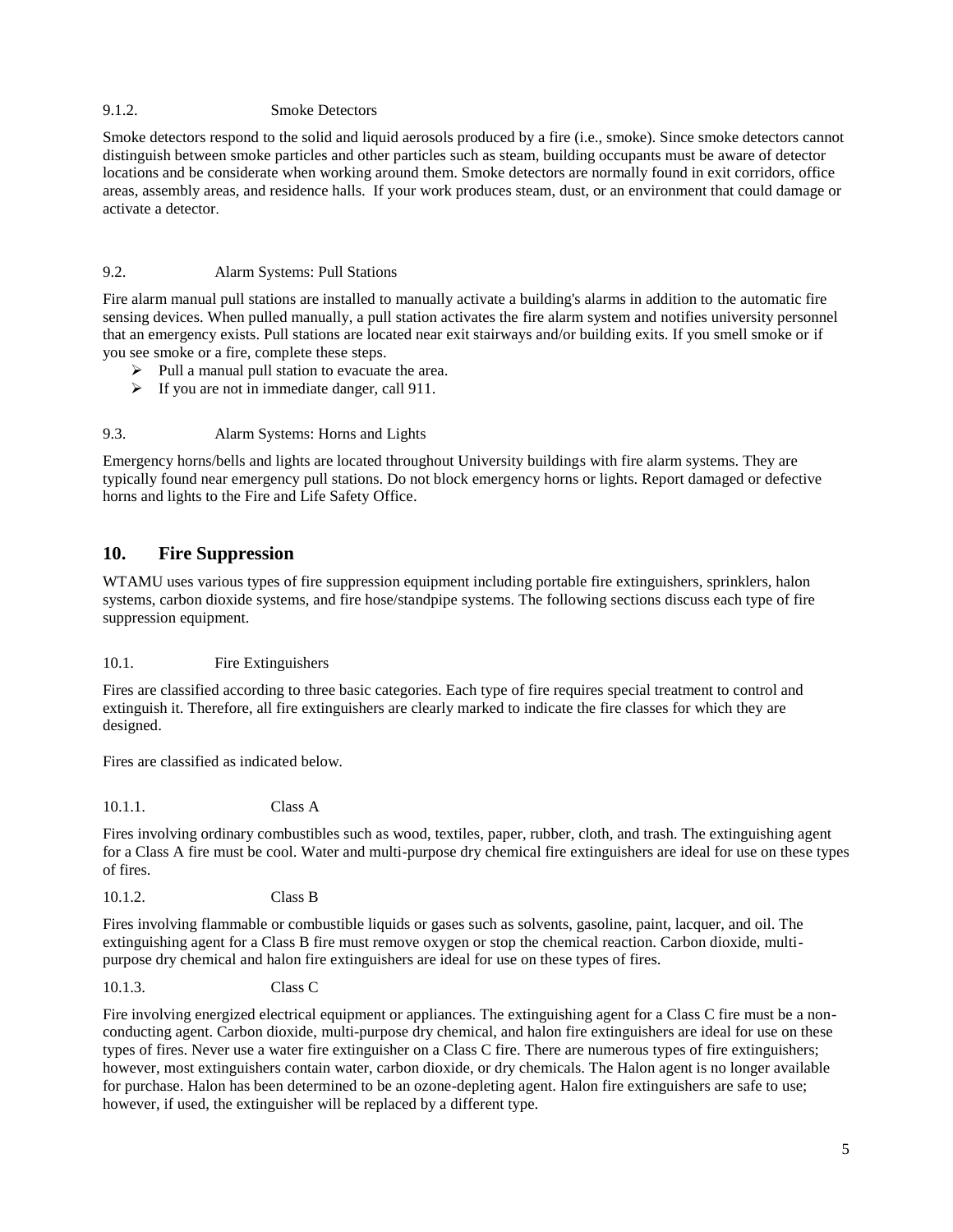#### <span id="page-5-0"></span>10.1.4. Inspection, Testing, & Recharging

The Fire and Life Safety Office inspects and tests fire extinguishers regularly. The Fire and Life Safety Office also recharges extinguishers. (Fire extinguishers must be recharged after every use.) To move a fire extinguisher to a new location or report a missing or damaged fire extinguisher, call the Fire and Life Safety Office at 651-2134.

### <span id="page-5-1"></span>10.1.5. Using Fire Extinguishers

Most fire extinguishers provide operating instructions on their label; however, the time to learn about fire extinguishers is not during a fire. The sooner you know how to use a fire extinguisher, the better prepared you are.

NOTE: Portable fire extinguishers are located throughout all university facilities. They are mounted in readily accessible locations such as hallways, near exit doors, and areas containing fire hazards. Make sure that fire extinguishers are accessible and securely mounted. The Fire and Life Safety Office provides fire extinguisher classes. When using a fire extinguisher to fight or control a fire, aim the spray at the base of the fire. Because most extinguishers only work for a short time, employ a sweeping motion and work quickly to control the fire.

IMPORTANT: Do not attempt to fight a fire unless it is small and controllable. Use good judgment to determine your capability to fight a fire. When fighting a fire, always maintain an escape route. Never allow a fire to block your egress.

#### <span id="page-5-2"></span>10.1.6. Portable Extinguishers and Automobile

All state-owned vehicles in excess of 20 horsepower must contain a 2½ pound A-B-C class fire extinguisher.

#### <span id="page-5-3"></span>10.2. Sprinkler Systems

The purpose of water sprinkler systems is to help extinguish and minimize the spread of fires. Sprinklers are normally activated only by heat. They are not connected to emergency pull stations. To ensure that sprinklers are effective in the event of a fire, maintain at least 18 inches of clearance between any equipment or storage items and the ceiling. (Anything close to the ceiling can defeat the sprinkler system.) Never hang anything from a sprinkler head. Arrange work areas to facilitate sprinklers and allow even water distribution.

#### <span id="page-5-4"></span>10.3. Halon

Special work areas, such as computer rooms and chemical storage rooms, may contain specialized fire suppression systems. For example, many computer rooms contain halon systems. Areas with special fire suppression systems will be clearly identified on the room door. People who work in these areas must do the following.

- $\triangleright$  Keep all room doors and windows closed.
- $\triangleright$  Know how the fire suppression system works (i.e., operation, abort switch, etc.)
- $\triangleright$  Do not tamper with ceiling tiles.
- $\triangleright$  If you have any questions about supplemental fire suppression systems, please contact the ESO.

### <span id="page-5-5"></span>10.4. Standpipe Systems

<span id="page-5-6"></span>Fire hose cabinets are located in several buildings near the exit stairwells and in corridors for fire department use..

### **11. Open Burning**

WTAMU must comply with TCEQ regulations for open burning. Follow these steps before burning anything outside.

- $\triangleright$  Only natural ground cover may be burned. It is not acceptable to store items for burning at a later date. Open burning may be used to remove brush and other acceptable items only if no alternate removal can be used.
- $\triangleright$  Smoke and flying debris may not cross or contact public thoroughfares.
- $\triangleright$  Responsible persons must be present during the entire burn, be equipped with adequate firefighting agents, and be able to quickly communicate with emergency response personnel.
- $\triangleright$  Please contact the Fire and Life Safety Office for additional information on open burning and alternative methods of disposal and for obtaining permits.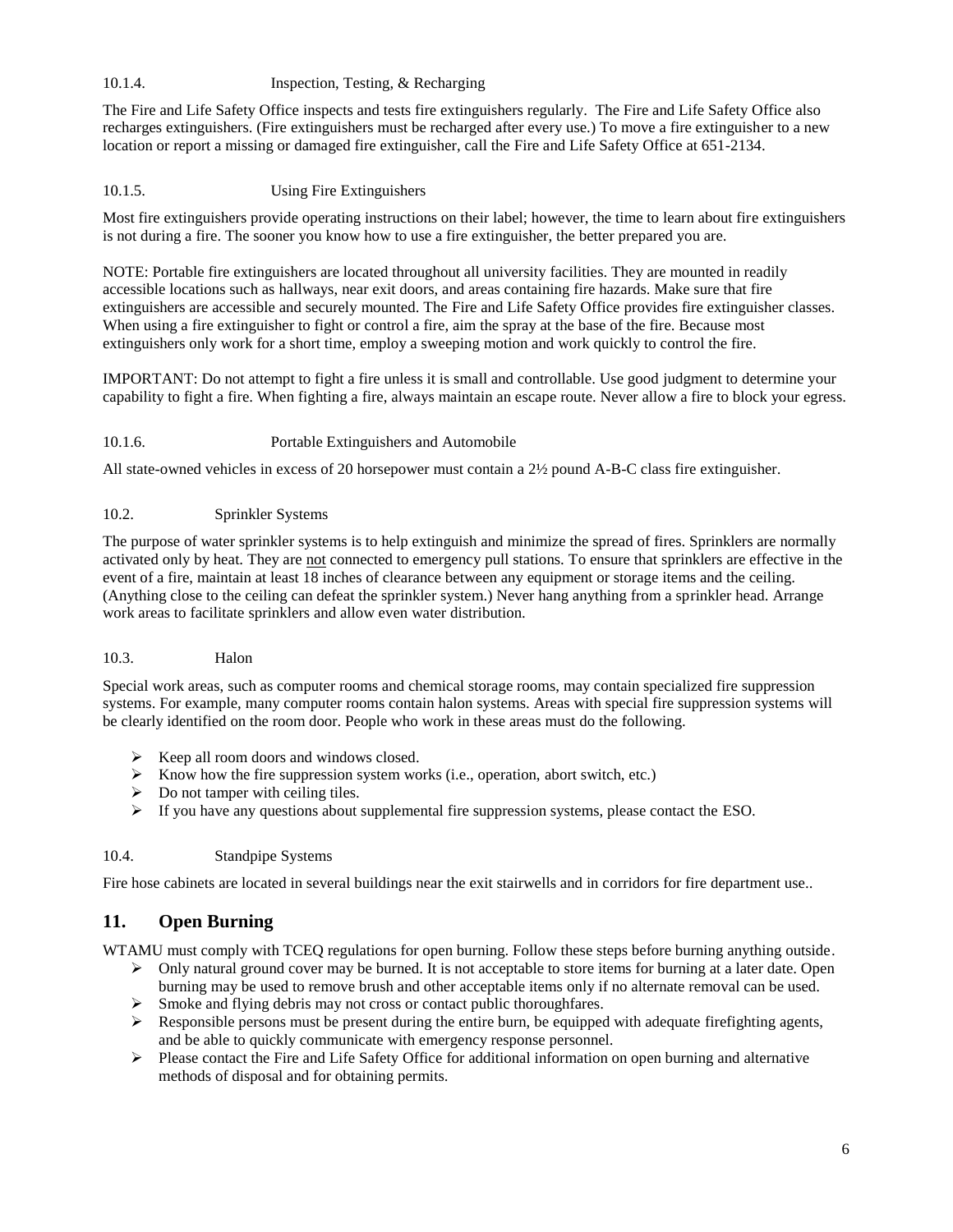# <span id="page-6-0"></span>**12. Holiday Decorations**

Holiday decorations are often fire hazards. Follow these guidelines to improve fire safety during the holidays.

- $\triangleright$  Do not use live Christmas trees in university buildings unless they are treated with fire retardants. Use an artificial tree that is fire resistant.
- $\triangleright$  Do not place holiday decorations where they may block emergency egress (e.g., stairways, corridors, near doors, etc.).
- $\triangleright$  Use only decorations that are flame retardant.
- Practice good housekeeping by minimizing paper and other combustible decorations.
- Avoid using extension cords. If you must use an extension cord, use a heavy gauge cord and place it in plain view. Make sure the cord does not pose a tripping hazard.
- Use FM or UL labeled electrical decorations.
- $\triangleright$  Do not light candles or use other decorations with open flames.
- $\triangleright$  Turn off lights when the room is unoccupied.

### <span id="page-6-1"></span>**13. Training**

West Texas A & M University Environmental Health and Safety will follow the Texas A & M University System Policy [33.05.02 Required Employee Training.](http://policies.tamus.edu/33-05-02.pdf) Staff and faculty whose required training is delinquent more than 90 days will have their access to the Internet terminated until all trainings are completed. Only Blackboard and Single Sign-on will be accessible. Internet access will be restored once training has been completed. Student workers whose required training is delinquent more than 90 days will need to be terminated by their manager through Student Employment.

### <span id="page-6-2"></span>**14. Record Retention**

No official state records may be destroyed without permission from the Texas State Library as outlined i[n Texas](http://www.statutes.legis.state.tx.us/?link=GV)  [Government Code, Section 441.187](http://www.statutes.legis.state.tx.us/?link=GV) and [13 Texas Administrative Code, Title 13, Part 1, Chapter 6, Subchapter A, Rule](http://info.sos.state.tx.us/pls/pub/readtac$ext.TacPage?sl=R&app=9&p_dir=&p_rloc=&p_tloc=&p_ploc=&pg=1&p_tac=&ti=13&pt=1&ch=6&rl=7U)  [6.7.](http://info.sos.state.tx.us/pls/pub/readtac$ext.TacPage?sl=R&app=9&p_dir=&p_rloc=&p_tloc=&p_ploc=&pg=1&p_tac=&ti=13&pt=1&ch=6&rl=7U) The Texas State Library certifies Agency retention schedules as a means of granting permission to destroy official state records.

West Texas A & M University Records Retention Schedule is certified by the Texas State Library and Archives Commission. West Texas A & M University Environmental Health and Safety will follow [Texas A & M University](http://www.wtamu.edu/webres/File/Risk%20Management/System-Records-Retention-Schedule-Dec2012.pdf)  [Records Retention Schedule a](http://www.wtamu.edu/webres/File/Risk%20Management/System-Records-Retention-Schedule-Dec2012.pdf)s stated in the Standard Operating Procedure [61.99.01.W0.01 Records Management.](http://www.wtamu.edu/webres/File/Risk%20Management/61.99.01.W0.01_PROCEDURE_Records%20Management_FINAL%20SIGNED.pdf) All official state records (paper, microform, electronic, or any other media) must be retained for the minimum period designated.

# **Related Statutes, Policies, or Requirements**

# **Contact Office**

WTAMU Fire and Life Safety Office (806) 651-2134

WTAMU Environmental Health and Safety